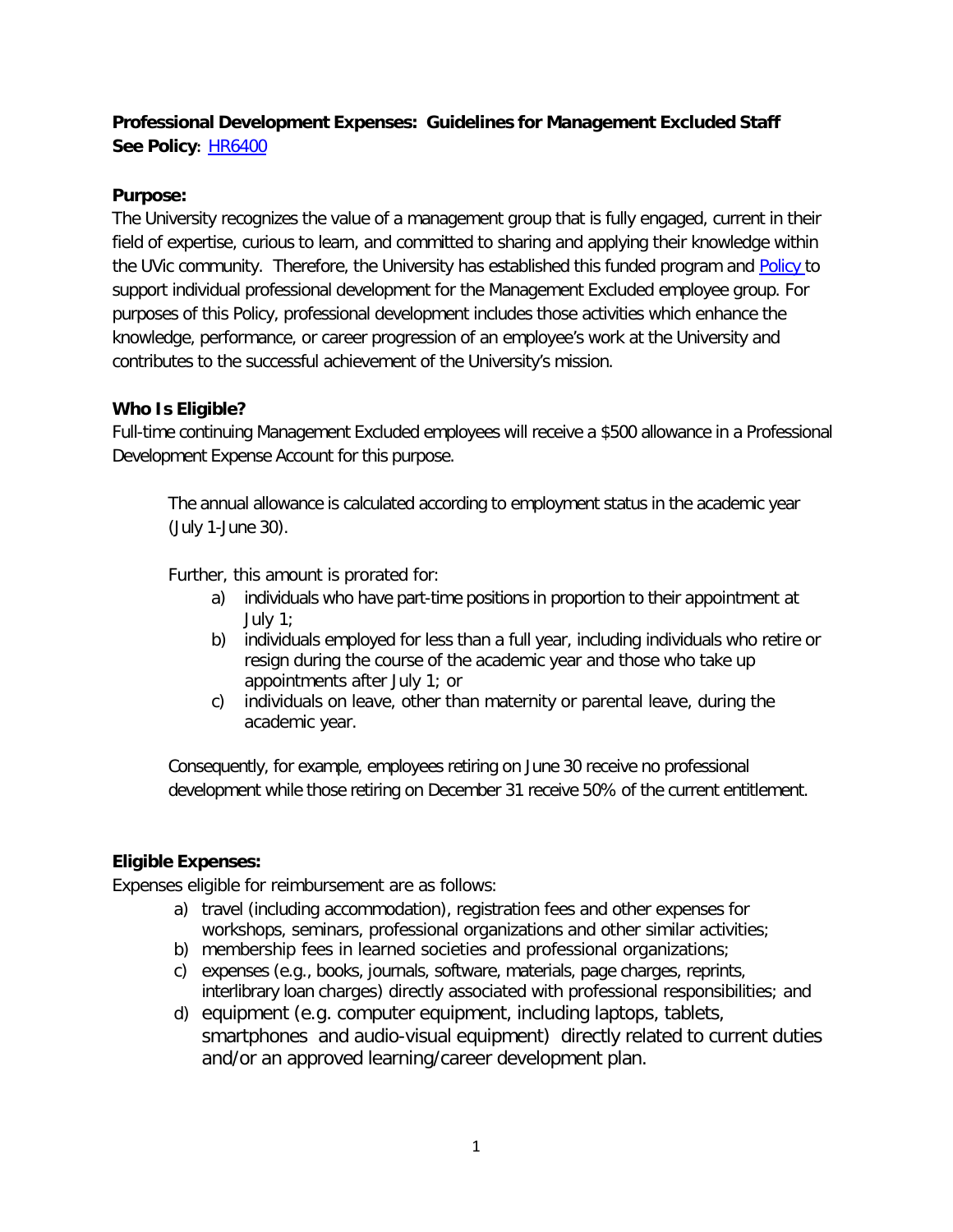### **Additional Requirements:**

**Airfare:**

Economy class only.

**Computer equipment:** Requires [Technical](https://www.uvic.ca/systems/support/computerssoftware/technologysolutions/desktops.php) Approval from the Technology Solutions Centre.

### **Ineligible Expenses:**

- Air travel cancellation insurance
- Big screen TVs
- Briefcases or luggage
- Business or first class travel
- Childcare expenses
- Data plans and home internet
- Digital or video cameras
- Entertainment expenses and gifts
- E-readers and MP3 players
- Fines, late or change fees
- Gaming systems
- Medical costs or prescriptions
- Monitors over 27"
- Office furniture and furnishings
- Office supplies for home use
- Passports or Visas
- Personal clothing other than safety gear or regalia
- Personal living expenses while on leave
- Recreational or lifetime membership fees
- Recruitment expenses
- Salaries or honorariums
- Service costs for equipment
- Third party work, services or expenses
- Toner cartridges
- Travel costs of another individual
- Travel quide books

### **Prior Approval and Original Receipts**

Claimants are required to review potential professional development expenses with their immediate supervisor prior to the purchase. The immediate supervisor shall assess whether the expense qualifies as an Eligible Expense in accordance with the Policy and these Guidelines. Requests for reimbursement of items or equipment purchased following formal notice of resignation or retirement must be pre-approved in writing by the employee's Vice-President.